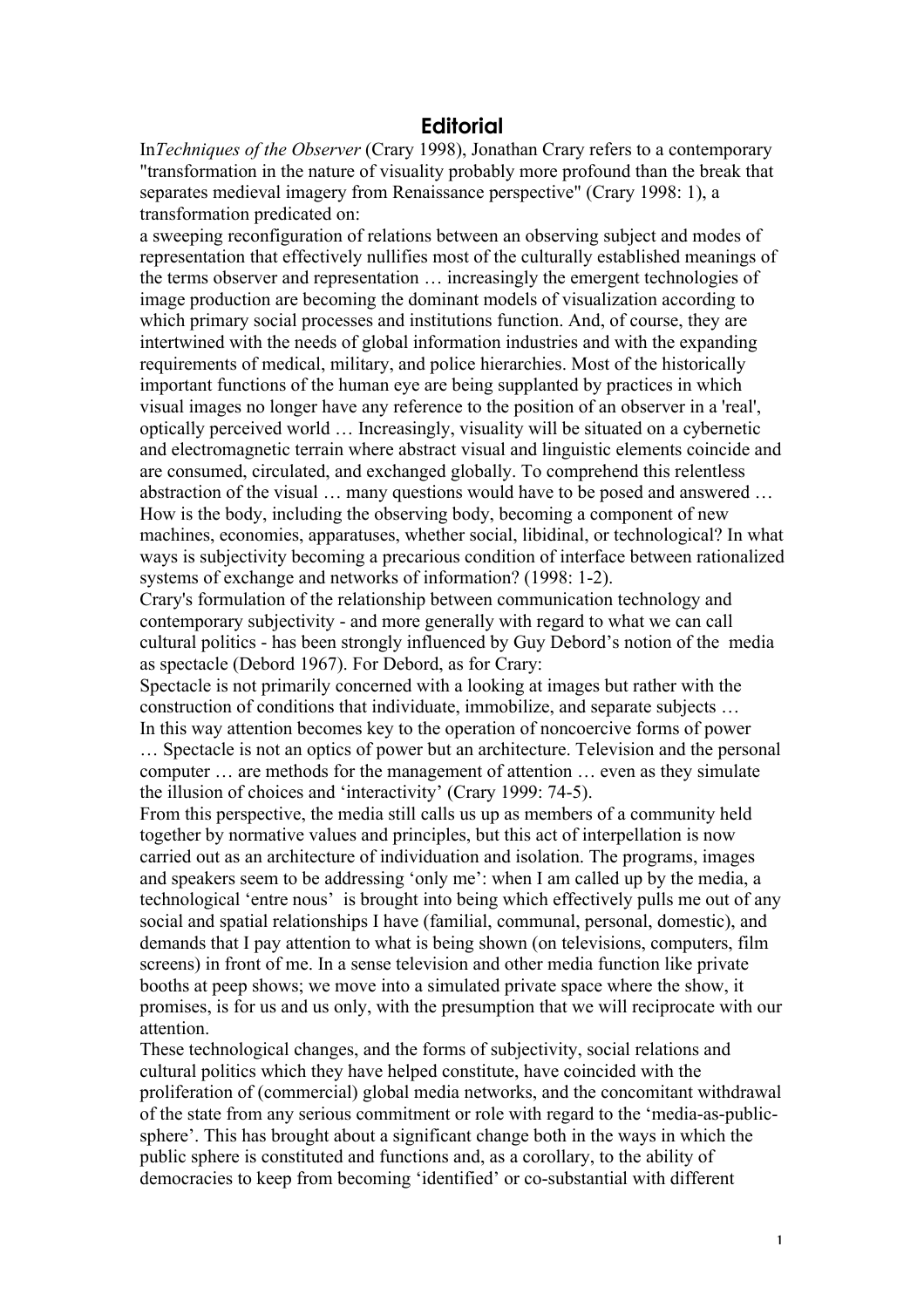interest groups (such as the institutions of global capitalism) and their imperatives, logics and discourses. Pierre Bourdieu, for instance, refers to commercial television programs (although we can, to some extent, extrapolate and include virtually all the mainstream media in the West) as circuses dominated by the twin constraints of 'time' and 'effect' (Bourdieu 1998). He makes the point that the very limited time available to 'do' a news story, for instance, means that issues are pared back, decontextualised, and explicated in terms of simple binaries (right/wrong, business/unions, men/women, citizens/foreigners); and in a sense the same is true of non-news genres, such as soaps and sit-coms. But news programs provide the best example of this process: stories which are connected to one another only in the sense that they happened at the same time (a famine in Africa, a celebrity divorce, the enactment of government policies) are thrown together in an order which is not so much arbitrary as interest-driven ('Are people tired of hearing about African famines?'), without explanations of contexts or antecedents. Moreover, because each event is dealt with in a minute or so, the explanation of the story has to be punchy and evoke human interest. For instance, a famine might be articulated in terms of the plight of one starving child or family, or a government policy might be reduced to the effects of the policy on a single shopkeeper. And of course once that single child is fed or the shopkeeper's problem solved, the issue effectively 'disappears'.

These twin imperatives of time and effect make it virtually impossible for the mainstream commercial media to say anything that is not sensationalised or simplistic. In fact it really doesn't make sense for them to say anything much at all, which is why television news stories, for instance, are invariably dominated by visuals. A sixty-second description of a massacre, famine, riot or war usually produces an immediate emotional effect. Film of a person being beaten to death, of emaciated babies, of crowds destroying buildings, or of bombs zeroing in on bridges or enemy troops can provoke an immediate, and strong, response (pity, anger, fear, revulsion, elation). But this action of taking the viewer 'into the story' effectively dissolves the story, at least as far as any kind of complex understanding is concerned; viewers can only become involved if they automatically sympathise or empathise with, or fear or hate, the objects of the representation.

In these circumstances the issue of media literacy becomes particularly important. The media has become the most important cultural field for the playing out meanings and explanations of what is happening to and around us; in a sense it constitutes, as far as public sphere activity is concerned, the only game in town. If we are to have a functioning public sphere it will only be because those individuals and groups who wish to contribute to public sphere debates are at least as media literate as the representatives of the field of power.

This is the challenge that confronts media analysts, educators and practitioners in New Zealand and elsewhere. We would like the *New Zealand Journal of Media Studies* to play a role in facilitating the development of media literacy in this country, with regard to theoretical and policy questions; the representation of specifically local and wider global issues; and in terms of the ways the media both inflects and transforms other socio-cultural fields (art, education, fashion, politics and sport, to name a few), and is itself transformed by technological developments and the (often conflicting) imperatives associated with its various functions (to make profits, entertain, educate, inform and act in the public interest).

## **Bibliography**

Bourdieu Pierre (1998) *On Television and Journalism* Pluto Press London Crary Jonathan (1999) *Techniques of the Observer* MIT Press Cambridge Ma